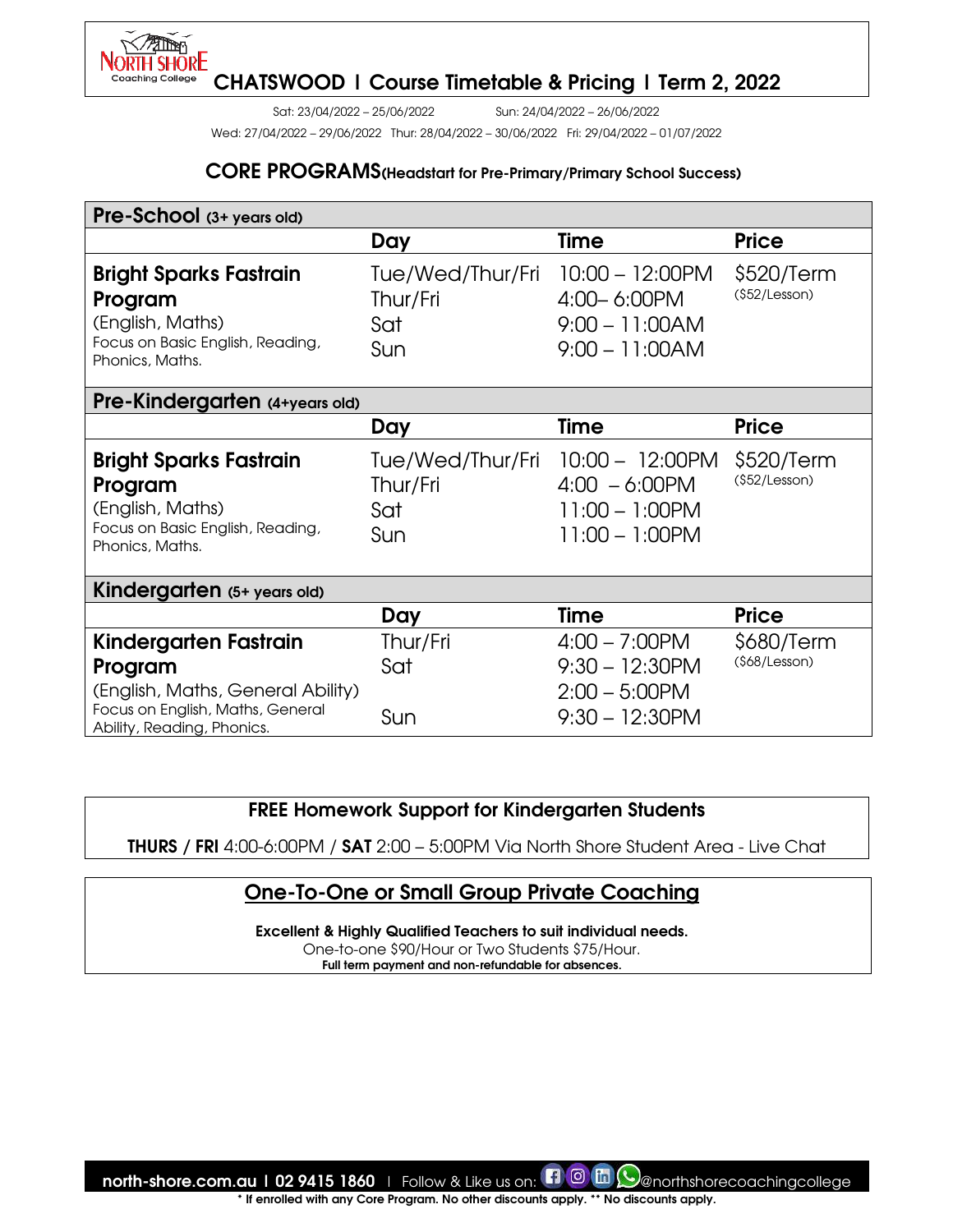

Sat: 23/04/2022 – 25/06/2022 Sun: 24/04/2022 – 26/06/2022

Wed: 27/04/2022 – 29/06/2022 Thur: 28/04/2022 – 30/06/2022 Fri: 29/04/2022 – 01/07/2022

### CORE PROGRAM (Headstart for Primary School Success)

| Year 1                                                           |           |                   |                |
|------------------------------------------------------------------|-----------|-------------------|----------------|
|                                                                  | Day       | Time              | <b>Price</b>   |
| Year 1 Fastrain Program                                          | Thurs/Fri | $4:00 - 7:00$ PM  | \$680/Term     |
| (English, Maths, General Ability)                                | Sat       | $9:30 - 12:30$ PM | $($68/Lesson)$ |
| Reading Comprehension, Grammar,<br>Vocabulary including Writing. |           | $2:00 - 5:00$ PM  |                |
|                                                                  | Sun       | $9:30 - 12:30$ PM |                |
|                                                                  |           | $2:00 - 5:00$ PM  |                |

## BOOSTER PROGRAMS(For Skills Extension & Personal Development)

| <b>Booster Programs</b>                                        | Dav | Time              | <b>Price</b>                                   |
|----------------------------------------------------------------|-----|-------------------|------------------------------------------------|
| <b>Year 1 Creative Writers</b>                                 | Sat | $12:30 - 1:30$ PM | \$280/Term**                                   |
| Workshop<br>Develop & Extend Basic Creative Writing<br>Skills. | Sun | $1:00 - 2:00$ PM  | (\$28/Lesson)<br>$$250/Term*$<br>(\$25/Lesson) |

#### CORE PROGRAM (Headstart for NAPLAN Tests &Competition Success)

| Year 2                                                           |     |                         |                |
|------------------------------------------------------------------|-----|-------------------------|----------------|
|                                                                  | Day | Time                    | <b>Price</b>   |
| <b>Year 2 Fastrain Program</b>                                   |     | Thurs/Fri 4:00 - 7:00PM | \$680/Term     |
| (English, Maths, General Ability)                                | Sat | $9:30 - 12:30$ PM       | $($68/Lesson)$ |
| Reading Comprehension, Grammar,<br>Vocabulary including Writing. |     | $2:00 - 5:00$ PM        |                |
|                                                                  | Sun | $9:30 - 12:30$ PM       |                |
|                                                                  |     | $2:00 - 5:00$ PM        |                |

### BOOSTER PROGRAMS (For Skills Extension & Personal Development)

| <b>Booster Programs</b>                            | Day | Time             | <b>Price</b>                 |
|----------------------------------------------------|-----|------------------|------------------------------|
| <b>Year 2 Creative Writers</b>                     | Sat | $1:00 - 2:00$ PM | \$280/Term**                 |
| Workshop                                           | Sun | $1:00 - 2:00$ PM | (§28/Lesson)<br>$$250/Term*$ |
| Develop & Extend Basic Creative Writing<br>Skills. |     |                  | (\$25/Lesson)                |

#### FREE Homework Support for Year 1 & 2 Students

THURS / FRI 4:00-6:00PM / SAT 2:00 – 5:00PM Via North Shore Student Area - Live Chat

## One-To-One or Small Group Private Coaching

Excellent & Highly Qualified Teachers to suit individual needs.

One-to-one \$90/Hour or Two Students \$75/Hour.

Full term payment and non-refundable for absences.

north-shore.com.au | 02 9415 1860 | Follow & Like us on:  $\Box$  @  $\Box$  Q anorthshorecoachingcollege If enrolled with any Core Program. No other discounts apply. \*\* No discounts apply.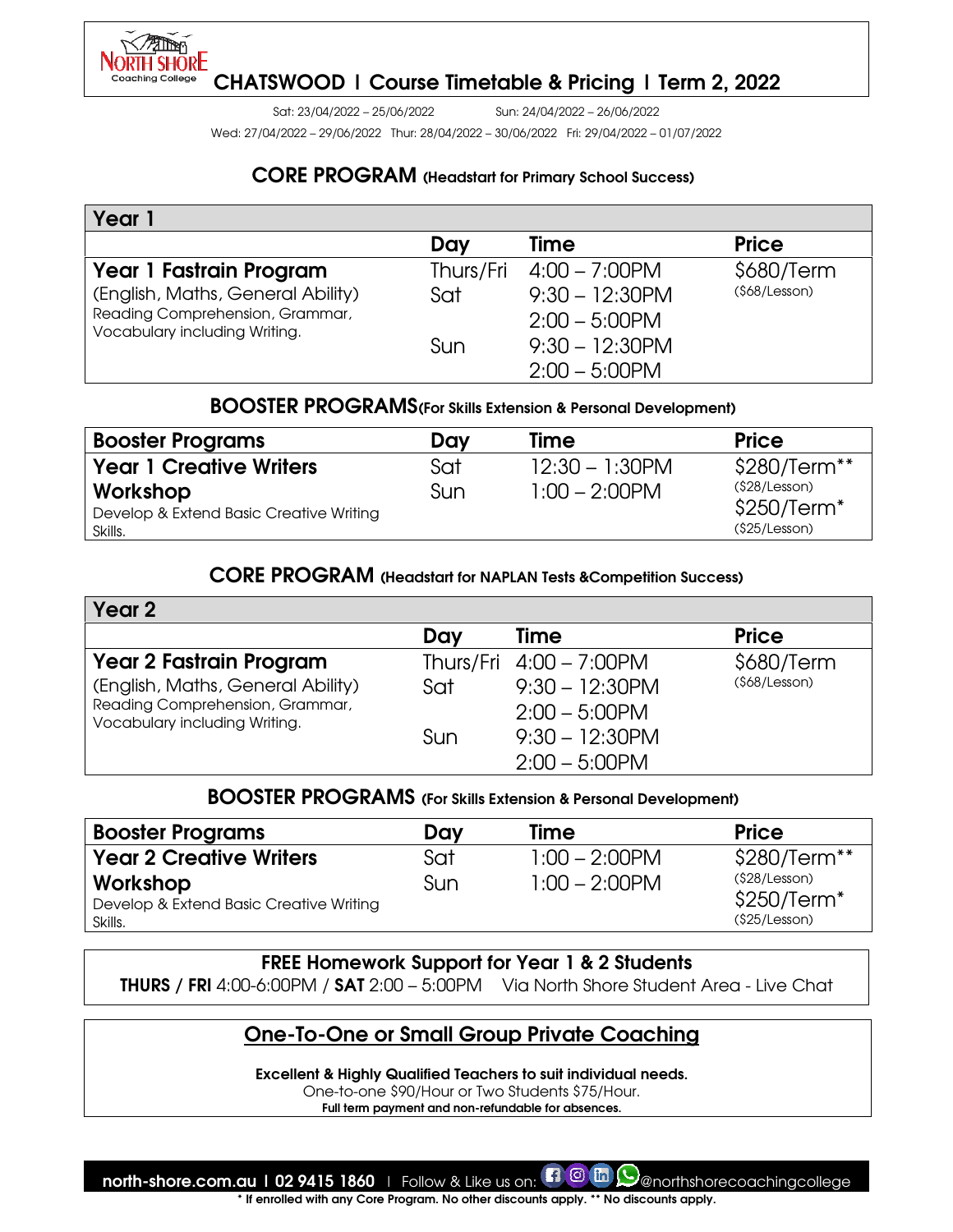

Sat: 23/04/2022 – 25/06/2022 Sun: 24/04/2022 – 26/06/2022

Wed: 27/04/2022 – 29/06/2022 Thur: 28/04/2022 – 30/06/2022 Fri: 29/04/2022 – 01/07/2022

## CORE PROGRAM (Headstart for OC / NAPLAN Tests & Competition Success)

| Year 3                                                                                                  |           |                                       |               |
|---------------------------------------------------------------------------------------------------------|-----------|---------------------------------------|---------------|
|                                                                                                         | Day       | Time                                  | <b>Price</b>  |
| <b>Year 3 Fastrain Extended Program</b>                                                                 | Thurs/Fri | $4:00 - 7:30$ PM                      | \$780/Term    |
| Writing Skills, Reading Skills, Mathematical<br>Reasoning Skills, and Thinking Skills (General Ability) | Sat       | $9:00 - 12:30$ PM<br>$2:00 - 5:30$ PM | (\$78/Lesson) |
| Comprehension, Grammar, Vocabulary, Exam<br>Techniques & Lateral Thinking.                              | Sun       | $9:00 - 12:30$ PM<br>$2:00 - 5:30$ PM |               |

| <b>Selective Written Assessment Test</b>                                                                           |     |                              |
|--------------------------------------------------------------------------------------------------------------------|-----|------------------------------|
| (SWAT)                                                                                                             | Sat |                              |
| Aimed at helping Primary school students in Year 3 2 July 2022<br>prepare for the OC Exam.                         |     | $$80$ Register & Pay Online: |
| Up to 30 North Shore Scholarships on offer to study $9:45$ - 12:00PM<br>in the prestigious Young Achiever Program. |     | www.swatexam.com.au          |

### BOOSTER PROGRAMS (For Skills Extension & Personal Development)

| Year <sub>3</sub>                                                                                                                                                                                                                                                                                                                                             |                    |                                                          |                                                                                                                                                                                                        |
|---------------------------------------------------------------------------------------------------------------------------------------------------------------------------------------------------------------------------------------------------------------------------------------------------------------------------------------------------------------|--------------------|----------------------------------------------------------|--------------------------------------------------------------------------------------------------------------------------------------------------------------------------------------------------------|
| <b>Booster Programs</b>                                                                                                                                                                                                                                                                                                                                       | Day                | Time                                                     | <b>Price</b>                                                                                                                                                                                           |
| <b>Future Writers - Advanced Writing Skills</b><br>(Middle Primary)<br>Under the guidance of teachers who will motivate<br>students and develop their skills to become<br>successful future writers.                                                                                                                                                          | Thur<br>Sat<br>Sun | $4:00 - 5:30$ PM<br>$2:00 - 3:30$ PM<br>$2:00 - 3:30$ PM | \$430/Term<br>(§43/Lesson)<br>\$380/Term <sup>*</sup><br>$($ \$38/Lesson $)$                                                                                                                           |
| <b>Reading Club - (Middle Primary)</b><br>Improve comprehension and fluency skills.<br>Develop a love of literature.                                                                                                                                                                                                                                          | Sat<br>Sun         | 12:45 – 1:45PM<br>$1:00 - 2:00$ PM                       | \$300/Term**<br>(§30/Lesson)<br>\$260/Term <sup>*</sup><br>(\$26/Lesson)                                                                                                                               |
| <b>English, Maths and General Ability</b>                                                                                                                                                                                                                                                                                                                     |                    | Thurs 4:00 – 7:00PM                                      | \$520/Term (\$52/Lesson)<br>For 3 subjects (3 Hrs)                                                                                                                                                     |
| Launchpad<br>Success in English requires the mastery of a range<br>of grammar, reading, comprehension and<br>language skills. This course provides essential<br>exposure to fundamental skills and concepts.<br>Master essential Maths concepts with extra<br>practice. Develop your command of an extensive<br>range of General Ability concepts and skills. |                    |                                                          | \$420/Term (\$42/Lesson)<br>Any two subjects of<br>either English and/or<br>Maths and/or<br>General Ability (2 Hrs)<br>\$320/Term (\$32/Lesson)<br>Either English or Maths or<br>General Ability (1Hr) |

## FREE Homework Support for Year 3 Students

THURS / FRI 4:00-6:00PM / SAT 2:00 – 5:00PM Via North Shore Student Area - Live Chat

north-shore.com.au | 02 9415 1860 | Follow & Like us on:  $\Box$  @ m  $\bigcirc$  anorthshorecoachingcollege \* If enrolled with any Core Program. No other discounts apply. \*\* No discounts apply.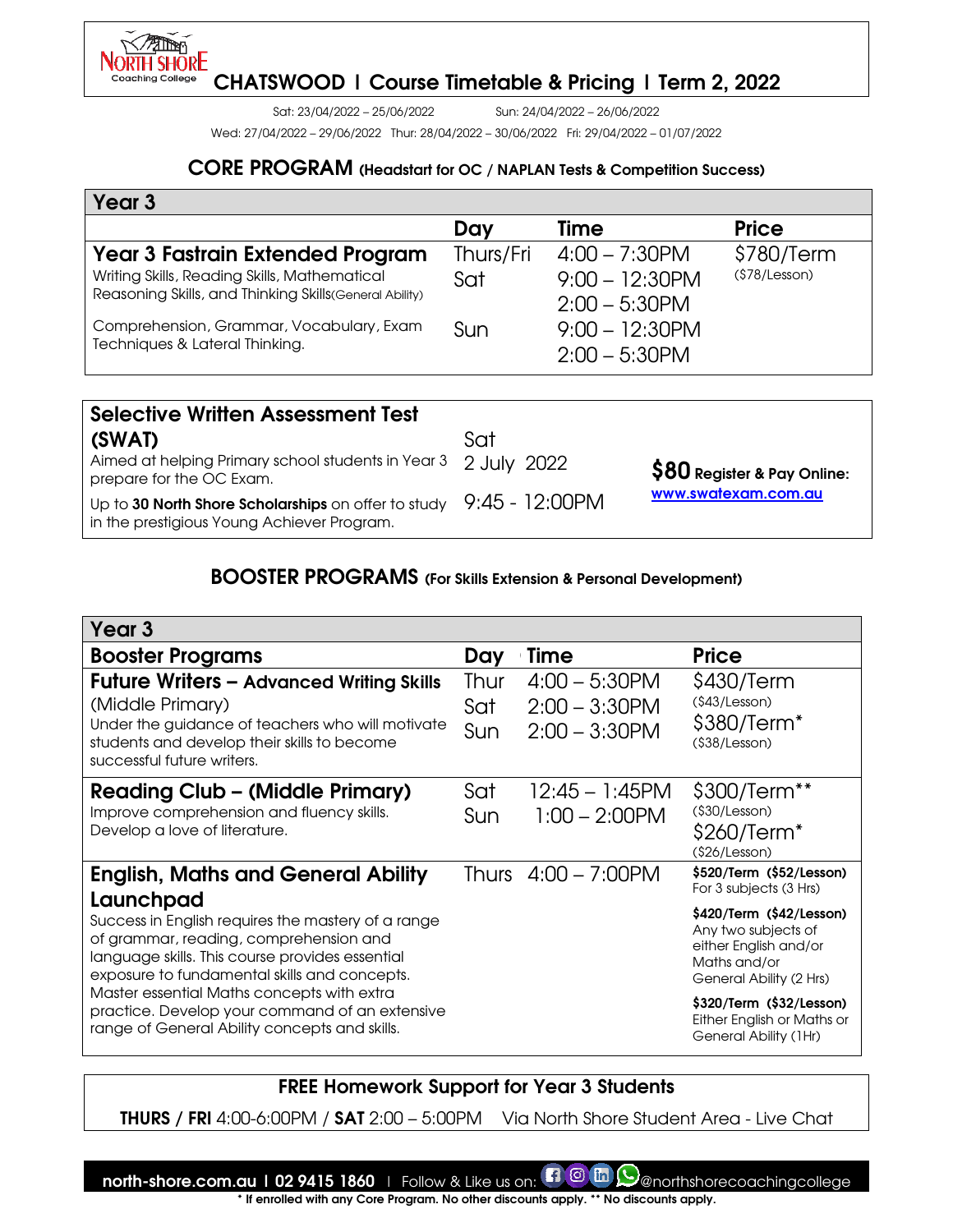

Sat: 23/04/2022 – 25/06/2022 Sun: 24/04/2022 – 26/06/2022

Wed: 27/04/2022 – 29/06/2022 Thur: 28/04/2022 – 30/06/2022 Fri: 29/04/2022 – 01/07/2022

## CORE PROGRAMS(For OC, Scholarship & Competition Success)

| Year 4                                                                                                 |           |                   |                |
|--------------------------------------------------------------------------------------------------------|-----------|-------------------|----------------|
|                                                                                                        | Day       | Time              | <b>Price</b>   |
| Year 4 Fastrain Extended Program                                                                       | Thurs/Fri | $4:00 - 7:30$ PM  | \$780/Term     |
| Writing Skills, Reading Skills, Mathematical                                                           | Sat       | $9:00 - 12:30$ PM | $($78/Lesson)$ |
| Reasoning Skills, and Thinking Skills(General Ability)                                                 |           | $2:00 - 5:30$ PM  |                |
| Comprehension, Grammar, Vocabulary, Exam                                                               | Sun       | $9:00 - 12:30$ PM |                |
| Techniques & Lateral Thinking.                                                                         |           | $2:00 - 5:30$ PM  |                |
| <b>Year 4 Young Achiever Program</b>                                                                   | Sat       | $9:00 - 12:30$ PM | \$780/Term     |
| (Selection by Entrance Exam)                                                                           |           | $2:00 - 5:30$ PM  | (\$78/Lesson)  |
| Writing Skills, Reading Skills, Mathematical<br>Reasoning Skills, and Thinking Skills(General Ability) | Sun       | $9:00 - 12:30$ PM |                |
| Comprehension, Grammar, Vocabulary, Exam<br>Techniques & Lateral Thinking.                             |           |                   |                |

| <b>Selective Written Assessment Test</b>                                                         |                    |                               |
|--------------------------------------------------------------------------------------------------|--------------------|-------------------------------|
| (SWAT)<br>Aimed at helping Primary school students in Year 4<br>prepare for the OC Exam.         | Sat<br>2 July 2022 | $\$80$ Register & Pay Online: |
| Up to 30 North Shore Scholarships on offer to study<br>in the prestigious High Achiever Program. | $9:45 - 12:00$ PM  | www.swatexam.com.au           |

### BOOSTER PROGRAMS (For Skills Extension & Personal Development)

| Year 4                                                                                                                                                                                               |                    |                                                          |                                                                       |
|------------------------------------------------------------------------------------------------------------------------------------------------------------------------------------------------------|--------------------|----------------------------------------------------------|-----------------------------------------------------------------------|
| <b>BOOSTER PROGRAMS</b>                                                                                                                                                                              | Day                | Time                                                     | <b>Price</b>                                                          |
| Year 4 Extra OC Trial Test (3 Hours)                                                                                                                                                                 | Wed<br>Sat<br>Sun  | $4:00 - 7:00$ PM<br>$1:30 - 4:30$ PM<br>$1:30 - 4:30$ PM | \$800/Term<br>(80/Lesson)<br>\$700/Term <sup>*</sup><br>(\$70/Lesson) |
| <b>Future Writers - Advanced Writing Skills</b><br>(Middle Primary)<br>Under the guidance of teachers who will<br>motivate students and develop their skills to<br>become successful future writers. | Thur<br>Sat<br>Sun | $4:00 - 5:30$ PM<br>$2:00 - 3:30$ PM<br>$2:00 - 3:30$ PM | \$430/Term<br>(§43/Lesson)<br>\$380/Term <sup>*</sup><br>(§38/Lesson) |

north-shore.com.au | 02 9415 1860 | Follow & Like us on: **[1 © m Q**enorthshorecoachingcollege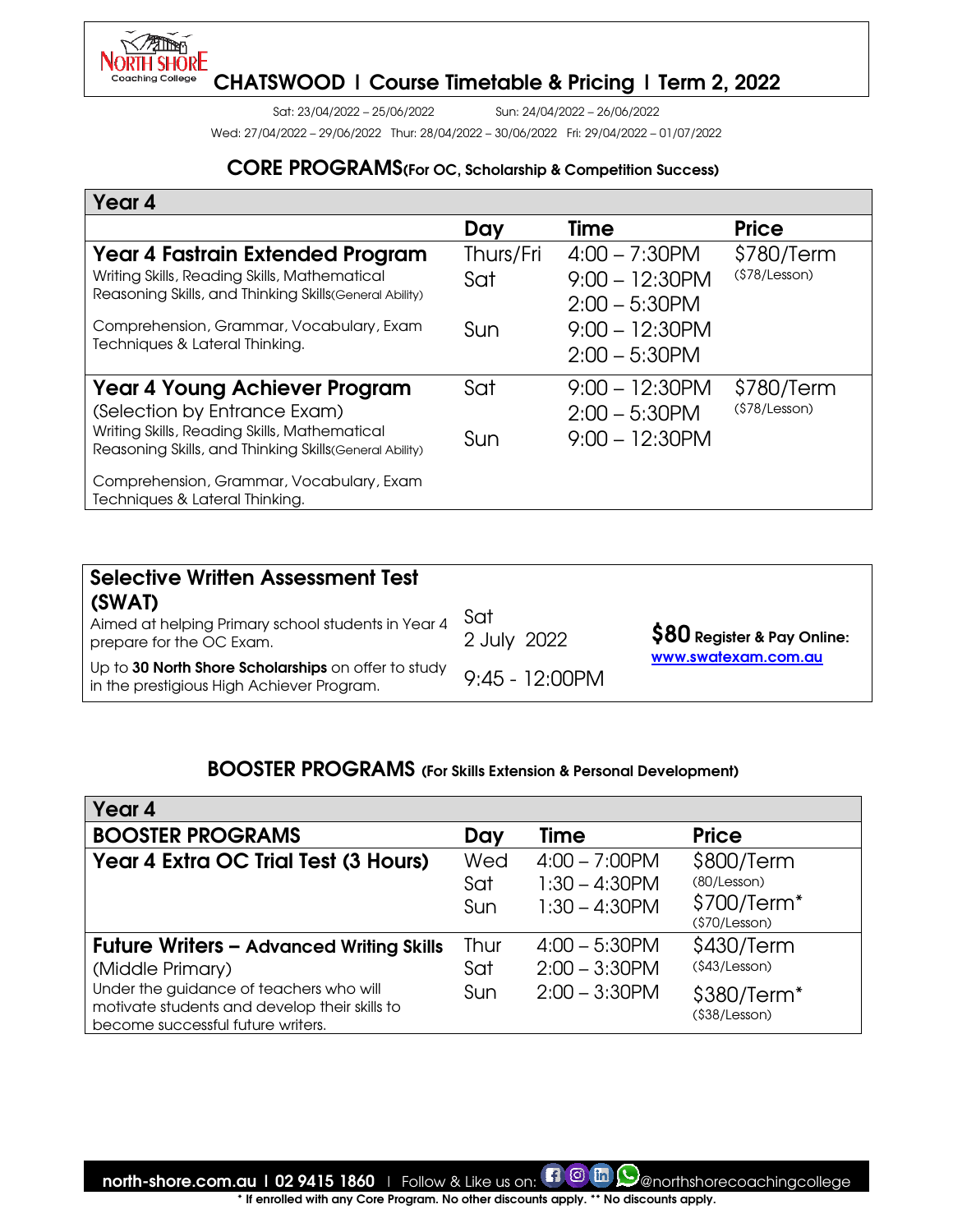

Sat: 23/04/2022 – 25/06/2022 Sun: 24/04/2022 – 26/06/2022

Wed: 27/04/2022 – 29/06/2022 Thur: 28/04/2022 – 30/06/2022 Fri: 29/04/2022 – 01/07/2022

| Year 4                                                                                                                                                                                                       |              |                                       |                                                                                                                     |
|--------------------------------------------------------------------------------------------------------------------------------------------------------------------------------------------------------------|--------------|---------------------------------------|---------------------------------------------------------------------------------------------------------------------|
| <b>BOOSTER PROGRAMS</b>                                                                                                                                                                                      | Day          | Time                                  | <b>Price</b>                                                                                                        |
| <b>Reading Club - (Middle Primary)</b><br>Improve comprehension and fluency skills.<br>Develop a love of literature.                                                                                         | Sat<br>Sun   | $12:45 - 1:45$ PM<br>$1:00 - 2:00$ PM | \$300/Term**<br>$($ \$30/Lesson $)$<br>\$260/Term <sup>*</sup><br>(\$26/Lesson)                                     |
| <b>English, Maths and General Ability</b>                                                                                                                                                                    | <b>Thurs</b> | $4:00 - 7:00$ PM                      | \$520/Term (\$52/Lesson)<br>For 3 subjects (3 Hrs)                                                                  |
| Launchpad<br>Success in English requires the mastery of a range<br>of grammar, reading, comprehension and<br>language skills. This course provides essential<br>exposure to fundamental skills and concepts. |              |                                       | \$420/Term (\$42/Lesson)<br>Any two subjects of<br>either English and/or<br>Maths and/or<br>General Ability (2 Hrs) |
| Master essential Maths concepts with extra<br>practice. Develop your command of an extensive<br>range of General Ability concepts and skills.                                                                |              |                                       | \$320/Term (\$32/Lesson)<br>Either English or Maths or<br>General Ability (1Hr)                                     |

## FREE Homework Support for Year 4 Students

THURS / FRI 4:00-6:00PM / SAT 2:00 – 5:00PM Via North Shore Student Area - Live Chat

## One-To-One or Small Group Private Coaching

Excellent & Highly Qualified Teachers to suit individual needs. One-to-one \$90/Hour or Two Students \$75/Hour. Full term payment and non-refundable for absences.

north-shore.com.au | 02 9415 1860 | Follow & Like us on:  $\Box$  @ m (O anorthshorecoachingcollege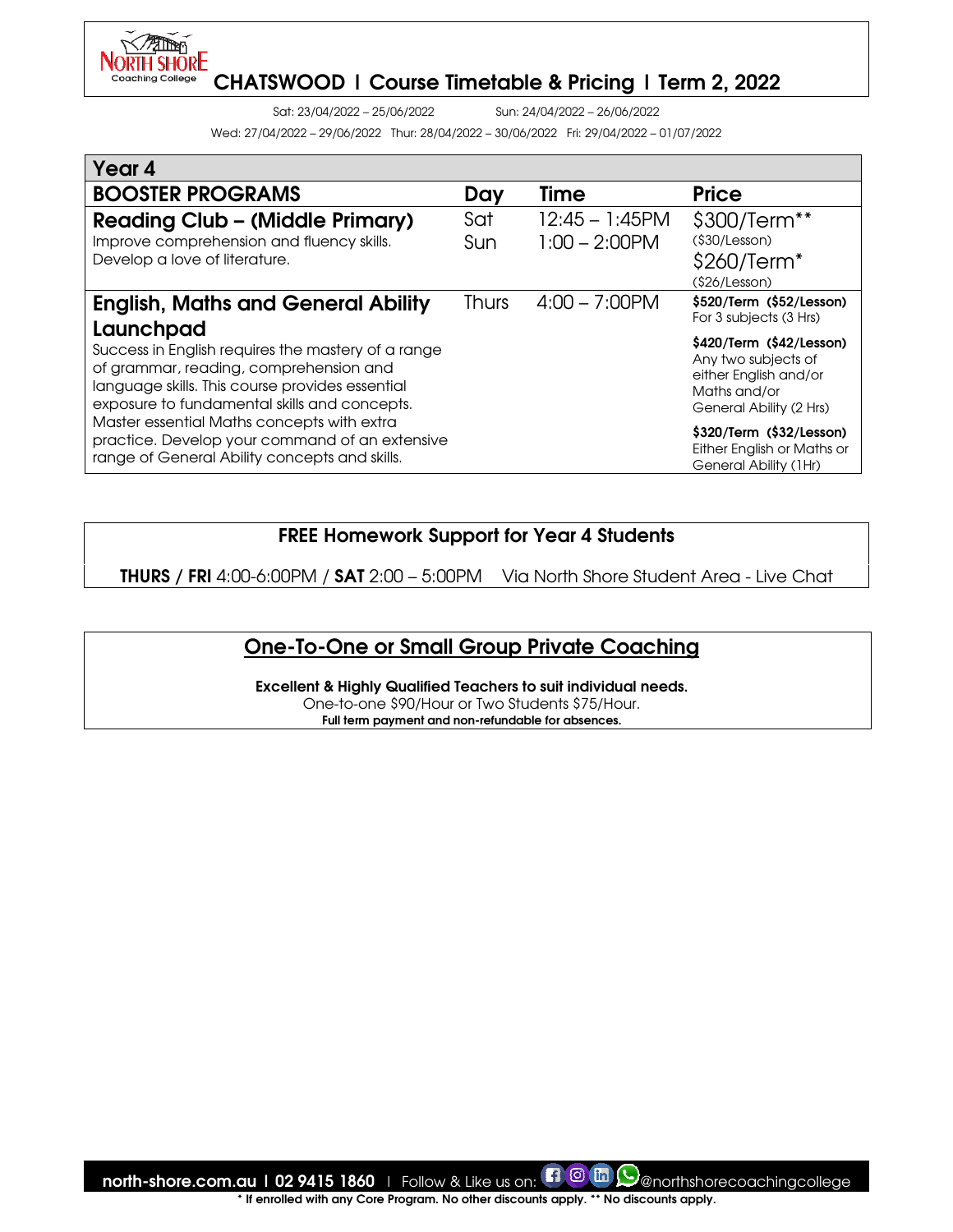

Sat: 23/04/2022 – 25/06/2022 Sun: 24/04/2022 – 26/06/2022

Wed: 27/04/2022 – 29/06/2022 Thur: 28/04/2022 – 30/06/2022 Fri: 29/04/2022 – 01/07/2022

## CORE PROGRAMS

(Headstart for Selective Schools, Scholarship Exams/ NAPLAN Tests & Competition Success)

| Year 5                                                                                                                                      |                  |                                                           |                             |
|---------------------------------------------------------------------------------------------------------------------------------------------|------------------|-----------------------------------------------------------|-----------------------------|
|                                                                                                                                             | Day              | Time                                                      | <b>Price</b>                |
| Year 5 Fastrain Extended Program<br>Writing Skills, Reading Skills, Mathematical<br>Reasoning Skills, and Thinking Skills (General Ability) | Thurs/Fri<br>Sat | $4:00 - 7:30$ PM<br>$9:00 - 12:30$ PM<br>$2:00 - 5:30$ PM | \$780/Term<br>(\$78/Lesson) |
| Comprehension, Grammar, Vocabulary, Exam<br>Techniques & Lateral Thinking.                                                                  | Sun              | $9:00 - 12:30$ PM<br>$2:00 - 5:30$ PM                     |                             |
| Year 5 High Achiever Program<br>(Selection by Entrance Exam)                                                                                | Sat              | $9:00 - 1:00$ PM<br>$1:30 - 5:30$ PM                      | \$830/Term<br>(\$83/Lesson) |
| Writing Skills, Reading Skills, Mathematical<br>Reasoning Skills, and Thinking Skills (General Ability)                                     | Sun              | $9:00 - 1:00$ PM                                          |                             |
| Comprehension, Grammar, Vocabulary, Exam<br>Techniques & Lateral Thinking.                                                                  |                  |                                                           |                             |

| <b>Selective Written Assessment Test</b>                                                                                                                                                                                             |                                     |                                                     |
|--------------------------------------------------------------------------------------------------------------------------------------------------------------------------------------------------------------------------------------|-------------------------------------|-----------------------------------------------------|
| (SWAT)<br>Aimed at helping Primary school students in Year 5<br>prepare for the Selective High School and<br>Scholarship Exams.<br>Up to 20 North Shore Scholarships on offer to study<br>in our exclusive Exam Preparation Program. | Sat<br>2 July 2022<br>1:00 - 4:30PM | $$80$ Register & Pay Online:<br>www.swatexam.com.au |

# BOOSTER PROGRAMS (For Skills Extension & Personal Development)

| Year 5                                                                                                                                                                                                    |            |                                                                                |                                                           |
|-----------------------------------------------------------------------------------------------------------------------------------------------------------------------------------------------------------|------------|--------------------------------------------------------------------------------|-----------------------------------------------------------|
| <b>BOOSTER PROGRAMS</b>                                                                                                                                                                                   | Day        | <b>Time</b>                                                                    | <b>Price</b> (inc. GST)                                   |
| <b>Year 5 Exam Preparation Program</b>                                                                                                                                                                    |            | Wed $4:00 - 7:00$ PM                                                           | \$800/Term                                                |
| 2 full length test papers (either Mathematical<br>Reasoning Skills or Thinking Skills(GA) or (Reading<br>Skills or Writing Skills Test), followed by thorough<br>explanation of most difficult questions. | Sat<br>Sun | $9:30 - 12:30$ PM<br>$2:00 - 5:00$ PM<br>$9:30 - 12:30$ PM<br>$2:00 - 5:00$ PM | (\$80/Lesson)<br>\$700/Term <sup>*</sup><br>(\$70/Lesson) |

north-shore.com.au | 02 9415 1860 | Follow & Like us on:  $\Box$  @ m (V) @northshorecoachingcollege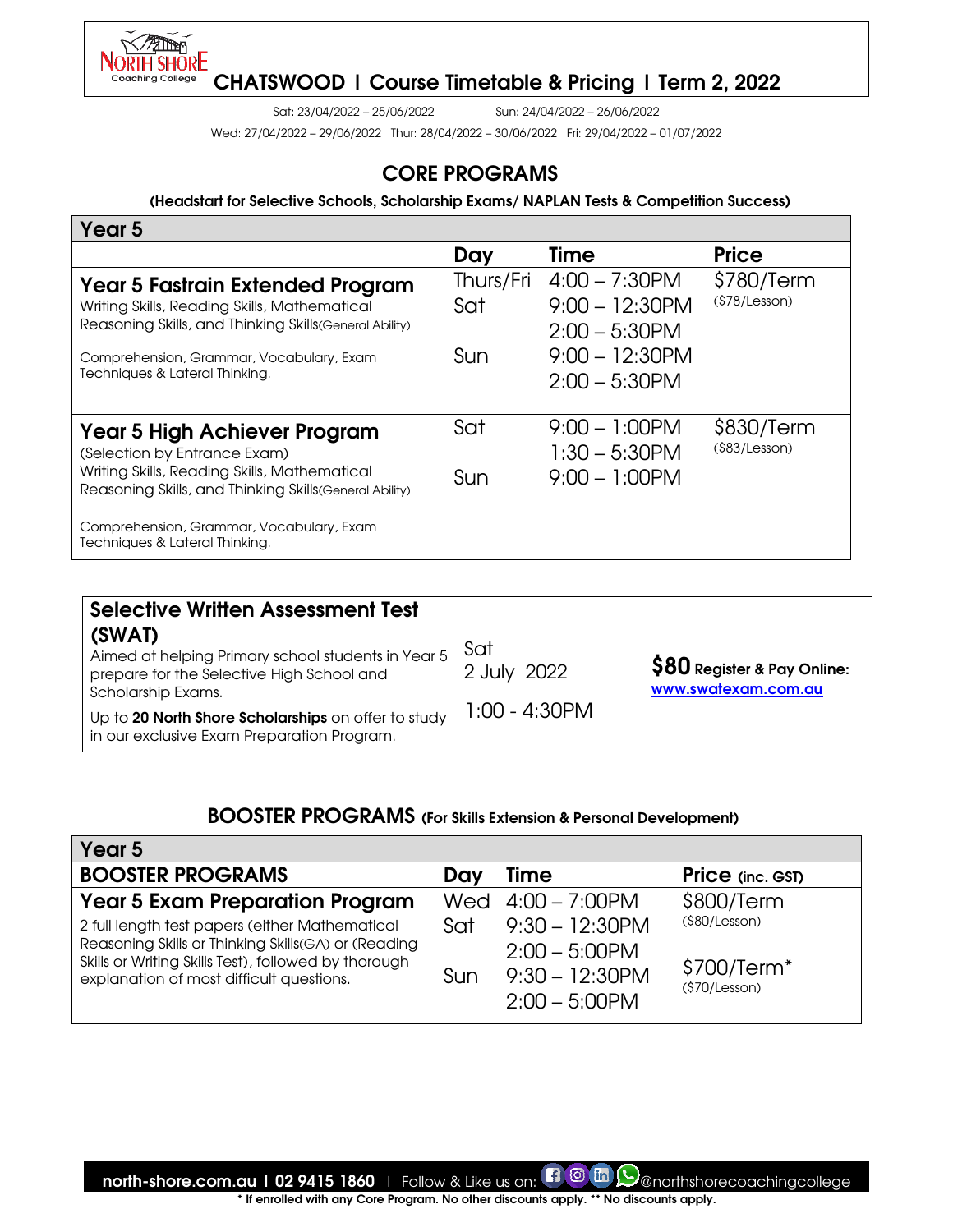

Sat: 23/04/2022 – 25/06/2022 Sun: 24/04/2022 – 26/06/2022

Wed: 27/04/2022 – 29/06/2022 Thur: 28/04/2022 – 30/06/2022 Fri: 29/04/2022 – 01/07/2022

#### BOOSTER PROGRAMS (For Skills Extension & Personal Development)

| Year <sub>5</sub>                                                                                                                                                                                                                                                                                                                                |       |                   |                                                                                                                                                                                                        |
|--------------------------------------------------------------------------------------------------------------------------------------------------------------------------------------------------------------------------------------------------------------------------------------------------------------------------------------------------|-------|-------------------|--------------------------------------------------------------------------------------------------------------------------------------------------------------------------------------------------------|
| <b>BOOSTER PROGRAMS</b>                                                                                                                                                                                                                                                                                                                          | Day   | Time              | <b>Price</b>                                                                                                                                                                                           |
| <b>Maths Olympiad</b>                                                                                                                                                                                                                                                                                                                            | Sat   | $12:45 - 1:45$ PM | \$350/Term**                                                                                                                                                                                           |
| Preparation & training for 2022 Maths Olympiad.                                                                                                                                                                                                                                                                                                  | Sun   | $1:30 - 2:30$ PM  | (\$35/Lesson)<br>\$300/Term <sup>*</sup><br>\$30/Lesson                                                                                                                                                |
| <b>Future Writers - Advanced Writing</b>                                                                                                                                                                                                                                                                                                         | Thur  | $5:30 - 7:00$ PM  | \$430/Term                                                                                                                                                                                             |
| <b>Skills</b>                                                                                                                                                                                                                                                                                                                                    | Sat   | $3:30 - 5:00$ PM  | (§43/Lesson)                                                                                                                                                                                           |
| (Senior Primary)                                                                                                                                                                                                                                                                                                                                 | Sun   | $2:00 - 3:30$ PM  | \$380/Term <sup>*</sup><br>(§38/Lesson)                                                                                                                                                                |
| Under the guidance of teachers who will<br>motivate students and develop their skills to<br>become successful future writers.                                                                                                                                                                                                                    |       |                   |                                                                                                                                                                                                        |
| <b>English, Maths and General Ability</b><br>Launchpad                                                                                                                                                                                                                                                                                           | Thurs | $4:00 - 7:00$ PM  | \$520/Term (\$52/Lesson)<br>For 3 subjects (3 Hrs)                                                                                                                                                     |
| Success in English requires the mastery of a range<br>of grammar, reading, comprehension and<br>language skills. This course provides essential<br>exposure to fundamental skills and concepts.<br>Master essential Maths concepts with extra<br>practice. Develop your command of an extensive<br>range of General Ability concepts and skills. |       |                   | \$420/Term (\$42/Lesson)<br>Any two subjects of<br>either English and/or<br>Maths and/or<br>General Ability (2 Hrs)<br>\$320/Term (\$32/Lesson)<br>Either English or Maths or<br>General Ability (1Hr) |

## FREE Homework Support for Year 5 Students

THURS / FRI 4:00-6:00PM / SAT 2:00 – 5:00PM Via North Shore Student Area - Live Chat

## One-To-One or Small Group Private Coaching

Excellent & Highly Qualified Teachers to suit individual needs.

One-to-one \$90/Hour or Two Students \$75/Hour. Full term payment and non-refundable for absences.

north-shore.com.au | 02 9415 1860 | Follow & Like us on:  $\Box$  @ m Q @northshorecoachingcollege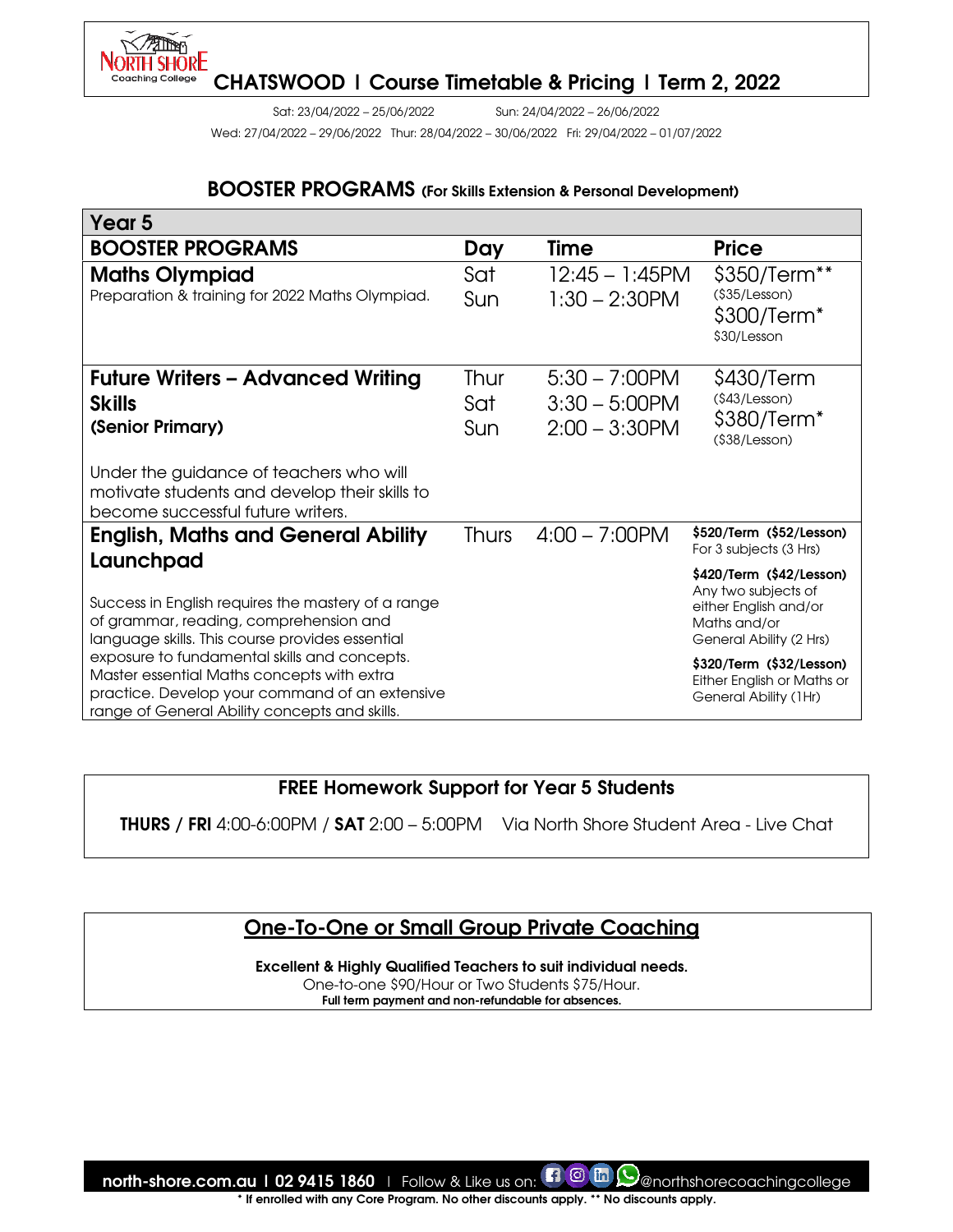

Sat: 23/04/2022 – 25/06/2022 Sun: 24/04/2022 – 26/06/2022

Wed: 27/04/2022 – 29/06/2022 Thur: 28/04/2022 – 30/06/2022 Fri: 29/04/2022 – 01/07/2022

#### CORE PROGRAMS (Headstart for High School & Competition Success)

| Year 6                                                                                                |           |                                       |               |
|-------------------------------------------------------------------------------------------------------|-----------|---------------------------------------|---------------|
|                                                                                                       | Day       | Time                                  | <b>Price</b>  |
| <b>Year 6 Headstart High School</b>                                                                   | Thurs/Fri | $4:00 - 7:30$ PM                      | \$780/Term    |
| Program                                                                                               | Sat       | $9:00 - 12:30$ PM                     | (\$78/Lesson) |
| (Writing Skills, English, Maths, Science)                                                             |           | $2:00 - 5:30$ PM                      |               |
| Comprehension, Grammar, Vocabulary, Maths &<br>Lateral Thinking with stimulating Science experiments. | Sun       | $9:00 - 12:30$ PM<br>$2:00 - 5:30$ PM |               |

### BOOSTER PROGRAMS (For Skills Extension & Personal Development)

| Year 6                                                                                                                                                                                                         |                           |                                                          |                                                                              |
|----------------------------------------------------------------------------------------------------------------------------------------------------------------------------------------------------------------|---------------------------|----------------------------------------------------------|------------------------------------------------------------------------------|
| <b>BOOSTER PROGRAMS</b>                                                                                                                                                                                        | Day                       | Time                                                     | <b>Price</b>                                                                 |
| <b>Future Writers - Advanced Writing</b><br><b>Skills</b><br>(Senior Primary)<br>Under the guidance of teachers who will motivate<br>students and develop their skills to become<br>successful future writers. | Thur<br>Sat<br><b>Sun</b> | $5:30 - 7:00$ PM<br>$3:30 - 5:00$ PM<br>$2:00 - 3:30$ PM | \$430/Term<br>(§43/Lesson)<br>\$380/Term <sup>*</sup><br>$($ \$38/Lesson $)$ |
| <b>English and Maths Launchpad</b><br>Success in English requires the mastery of a range of<br>grammar, reading, comprehension                                                                                 | <b>Thurs</b>              | $4:00 - 6:00$ PM                                         | \$420/Term<br>(\$42/Lesson)<br>For 2 subjects (2 Hrs)                        |
| and language skills. This course provides essential<br>exposure to fundamental skills and concept. Master<br>essential Maths concepts with extra practice.                                                     |                           |                                                          | \$320/Term<br>$($32/Lesson)$<br>Either English or Maths<br>(1 Hr)            |
| <b>Future Mathematicians</b>                                                                                                                                                                                   | Sat                       | $2:00 - 3:00$ PM                                         | \$400/Term <sup>**</sup>                                                     |
| Students are taught special techniques in                                                                                                                                                                      | Sun                       | $1:30 - 2:30$ PM                                         | (§40/Lesson)                                                                 |
| solving complex Maths problems.                                                                                                                                                                                |                           |                                                          | \$350/Term <sup>*</sup><br>(\$35/Lesson)                                     |

## FREE Homework Support for Year 6 Students

THURS / FRI 4:00-6:00PM / SAT 2:00 – 5:00PM Via North Shore Student Area - Live Chat

# One-To-One or Small Group Private Coaching

Excellent & Highly Qualified Teachers to suit individual needs.

One-to-one \$90/Hour or Two Students \$75/Hour.

Full term payment and non-refundable for absences.

north-shore.com.au | 02 9415 1860 | Follow & Like us on:  $\Box$  @ m  $\bigcirc$  anorthshorecoachingcollege If enrolled with any Core Program. No other discounts apply. \*\* No discounts apply.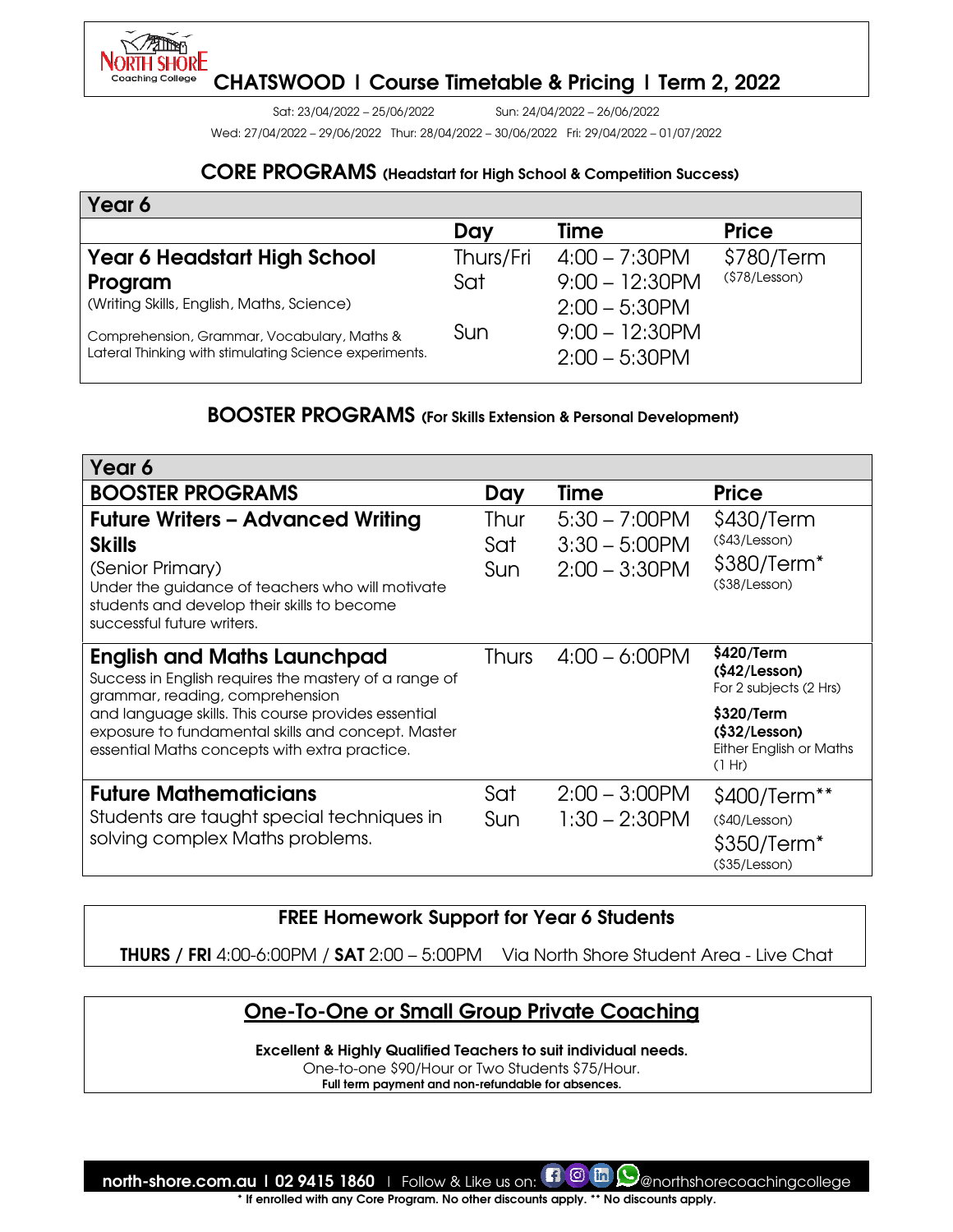

Sat: 23/04/2022 – 25/06/2022 Sun: 24/04/2022 – 26/06/2022

Wed: 27/04/2022 – 29/06/2022 Thur: 28/04/2022 – 30/06/2022 Fri: 29/04/2022 – 01/07/2022

### CORE PROGRAMS (For High School Success)

| Year <sub>7</sub>                                               |              |                                      |                |
|-----------------------------------------------------------------|--------------|--------------------------------------|----------------|
|                                                                 | Day          | Time                                 | <b>Price</b>   |
| <b>Year 7 Fastcoach</b>                                         | Thurs/Fri    | 4:00-7:30PM                          | \$780/Term     |
| Program                                                         | Sat          | $9:00 - 12:30$ PM $/ 2:00 - 5:30$ PM | (§78/Lesson)   |
| (English, Maths, Science)<br>Including Essay and Genre Writing. | Sun          | $9:00 - 12:30$ PM $/ 2:00 - 5:30$ PM |                |
| <b>Year 7 English &amp; Maths</b>                               | Thurs/Fri    | $4:00 - 7:00$ PM                     | \$730/Term     |
| Including Essay and Genre Writing.                              | Sat          | $9:30 - 12:30$ PM $/ 2:00 - 5:00$ PM | (\$73/Lesson)  |
|                                                                 | Sun          | $9:30 - 12:30$ PM $/ 2:00 - 5:00$ PM |                |
| <b>Year 7 Maths &amp; Science</b>                               | <b>Thurs</b> | $5:30 - 7:30$ PM                     | \$550/Term     |
|                                                                 | Fri          | $4:00 - 5:30PM$ (Maths)              | $($55/Lesson)$ |
|                                                                 |              | $7:00 - 7:30$ PM(Science)            |                |
|                                                                 | Sat          | $9:00 - 11:00AM / 3:30 - 5:30PM$     |                |
|                                                                 | <b>Sun</b>   | $9:00 - 11:00AM / 3:30 - 5:30PM$     |                |
| <b>Year 7 English</b>                                           | Thurs/Fri    | 4:00-5:30PM / 5:30 - 7:00PM          | \$430/Term     |
| Including Essay and Genre Writing.                              | Sat          | 11:00 - 12:30PM / 2:00-3:30PM        | (§43/Lesson)   |
|                                                                 | Sun          | 11:00 - 12:30PM / 2:00-3:30PM        |                |
| <b>Year 7 Maths</b>                                             | Thurs/Fri    | $5:30 - 7:00$ PM / $4:00 - 5:30$ PM  | \$430/Term     |
|                                                                 | Sat          | $9:30 - 11:00AM / 3:30 - 5:00PM$     | (§43/Lesson)   |
|                                                                 | <b>Sun</b>   | $9:30 - 11:00AM$ / $3:30 - 5:00PM$   |                |

## BOOSTER PROGRAMS (For Skills Extension & Personal Development)

| <b>Booster Programs</b>                                                                                                       | Day                 | Time                                 | <b>Price</b>                            |
|-------------------------------------------------------------------------------------------------------------------------------|---------------------|--------------------------------------|-----------------------------------------|
| <b>Future Writers - Advanced Writing</b><br><b>Skills</b> (Junior High)                                                       | <b>Thurs</b><br>Sun | $4:00 - 5:30$ PM<br>$2:00 - 3:30$ PM | \$450/Term<br>(\$45/Lesson)             |
| Under the guidance of teachers who will motivate<br>students and develop their skills to become successful<br>future writers. |                     |                                      | \$400/Term <sup>*</sup><br>(§40/Lesson) |
| <b>Future Mathematicians</b>                                                                                                  | Sat                 | $2:00 - 3:00$ PM                     | \$400/Term**                            |
| Students are taught special techniques in                                                                                     | Sun                 | $1:30 - 2:30$ PM                     | (\$40/Lesson)                           |
| solving complex Maths problems.                                                                                               |                     |                                      | \$350/Term <sup>*</sup><br>(§35/Lesson) |

FREE Homework Support for Year 7 Students (English/Maths/Science) THURS / FRI 4:00-6:00PM / SAT 2:00 – 5:00PM Via North Shore Student Area

# One-To-One or Small Group Private Coaching (Year 7 – 10)

Excellent & Highly Qualified Teachers to suit individual needs.

One-to-one \$95/Hour or Two Students \$80/Hour.

Full term payment and non-refundable for absences.

north-shore.com.au | 02 9415 1860 | Follow & Like us on: **[1] @ m (9)** @northshorecoachingcollege If enrolled with any Core Program. No other discounts apply. \*\* No discounts apply.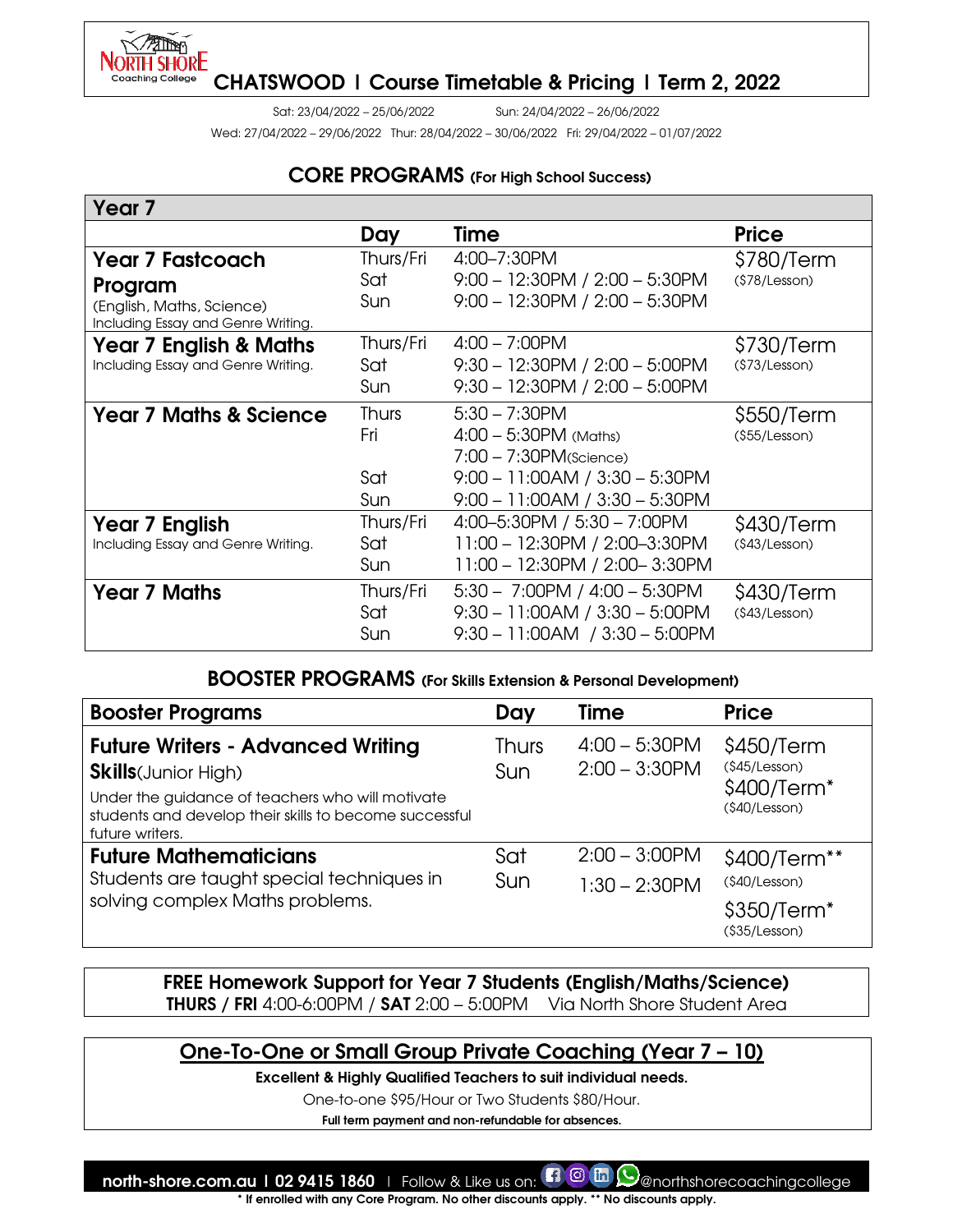

I

## CHATSWOOD | Course Timetable & Pricing | Term 2, 2022

Sat: 23/04/2022 – 25/06/2022 Sun: 24/04/2022 – 26/06/2022

Wed: 27/04/2022 – 29/06/2022 Thur: 28/04/2022 – 30/06/2022 Fri: 29/04/2022 – 01/07/2022

### CORE PROGRAMS (For High School Success)

| Year 8                                                          |             |                                      |                |
|-----------------------------------------------------------------|-------------|--------------------------------------|----------------|
|                                                                 | Day         | Time                                 | <b>Price</b>   |
| <b>Year 8 Fastcoach</b>                                         | Thurs / Fri | $4:00 - 7:30$ PM                     | \$780/Term     |
| Program                                                         | Sat         | $9:00 - 12:30PM / 2:00 - 5:30PM$     | (\$78/Lesson)  |
| (English, Maths, Science)<br>Including Essay and Genre Writing. | <b>Sun</b>  | 9:00 - 12:30PM / 2:00 - 5:30PM       |                |
| <b>Year 8 English &amp; Maths</b>                               | Thurs / Fri | $4:00 - 7:00$ PM                     | \$730/Term     |
| Including Essay and Genre Writing.                              | Sat         | $9:30 - 12:30PM / 2:00 - 5:00PM$     | (\$73/Lesson)  |
|                                                                 | Sun         | $9:30 - 12:30$ PM / $2:00 - 5:00$ PM |                |
| <b>Year 8 Maths&amp; Science</b>                                | Thurs / Fri | $5:30 - 7:30$ PM                     | \$550/Term     |
|                                                                 | Sat         | $9:00 - 11:00AM / 3:30 - 5:30PM$     | $($55/Lesson)$ |
|                                                                 | Sun         | $9:00 - 11:00AM / 3:30 - 5:30PM$     |                |
| Year 8 English                                                  | Thurs/Fri   | $4:00 - 5:30$ PM                     | \$430/Term     |
| Including Essay and Genre Writing.                              | Sat         | $11:00 - 12:30$ PM                   | (§43/Lesson)   |
|                                                                 |             | $2:00 - 3:30$ PM $/ 3:30 - 5:00$ PM  |                |
|                                                                 | Sun         | 11:00 - 12:30PM / 2:00 - 3:30PM      |                |
| <b>Year 8 Maths</b>                                             | Thurs/Fri   | $5:30 - 7:00$ PM                     | \$430/Term     |
|                                                                 | Sat         | $9:30 - 11:00AM$                     | (§43/Lesson)   |
|                                                                 |             | $2:00 - 3:30$ PM $/ 3:30 - 5:00$ PM  |                |
|                                                                 | Sun         | $9:30 - 11:00AM / 3:30 - 5:00PM$     |                |

#### BOOSTER PROGRAMS (For Skills Extension & Personal Development)

| <b>Booster Programs</b>                                                                                                                                                                           | Day                 | Time                                 | <b>Price</b>                                                             |
|---------------------------------------------------------------------------------------------------------------------------------------------------------------------------------------------------|---------------------|--------------------------------------|--------------------------------------------------------------------------|
| <b>Future Writers - Advanced Writing Skills</b><br>(Junior High)<br>Under the guidance of teachers who will motivate<br>students and develop their skills to become successful<br>future writers. | <b>Thurs</b><br>Sun | $4:00 - 5:30$ PM<br>$2:00 - 3:30$ PM | \$450/Term<br>(§45/Lesson)<br>\$400/Term <sup>*</sup><br>(§40/Lesson)    |
| <b>Future Mathematicians</b><br>Students are taught special techniques in<br>solving complex Maths problems.                                                                                      | Sat<br><b>Sun</b>   | $2:00 - 3:00$ PM<br>$1:30 - 2:30$ PM | \$400/Term**<br>(\$40/Lesson)<br>\$350/Term <sup>*</sup><br>(§35/Lesson) |

FREE Homework Support for Year 8 Students (English/Maths/Science) **THURS** / FRI 4:00-6:00PM / SAT  $2:00 - 5:00$ PM Via North Shore Student Area



Excellent & Highly Qualified Teachers to suit individual needs.

One-to-one \$95/Hour or Two Students \$80/Hour.

Full term payment and non-refundable for absences.

### CORE PROGRAMS (For High School Success)

north-shore.com.au | 02 9415 1860 | Follow & Like us on: **#1 @ m Q** anorthshorecoachingcollege If enrolled with any Core Program. No other discounts apply. \*\* No discounts apply.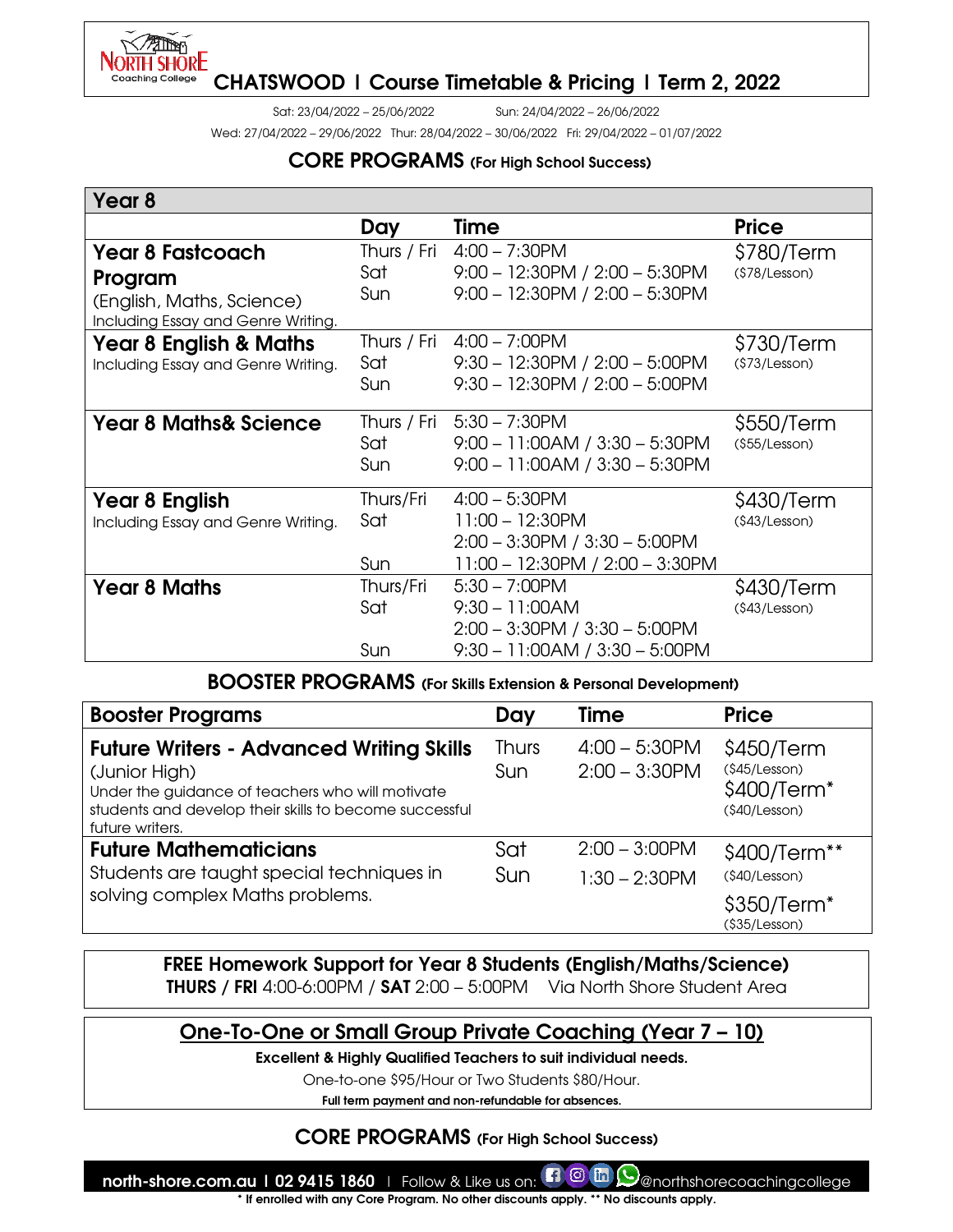

 $V = \cdots$   $\theta$ 

CHATSWOOD | Course Timetable & Pricing | Term 2, 2022

Sat: 23/04/2022 – 25/06/2022 Sun: 24/04/2022 – 26/06/2022

Wed: 27/04/2022 – 29/06/2022 Thur: 28/04/2022 – 30/06/2022 Fri: 29/04/2022 – 01/07/2022

| Year y                            |              |                                         |                |
|-----------------------------------|--------------|-----------------------------------------|----------------|
|                                   | Day          | <b>Time</b>                             | <b>Price</b>   |
| <b>Year 9 Fastcoach</b>           | Thurs/Fri    | $4:00 - 8:00$ PM                        | \$830/Term     |
| Program                           | Sat          | 9:30 - 12:30PM (English & Maths)        | $($83/Lesson)$ |
| (English, Maths, Science)         |              | 12:30 - 1:30PM (Science)                |                |
| Including Essay and Genre         |              | 2:00 - 5:00PM (English & Maths)         |                |
| Writing.                          | Sun          | 9:30 - 1:30PM / 12:30-5:00PM            |                |
| <b>Year 9 English &amp; Maths</b> | Thurs/Fri    | $4:00 - 7:00$ PM                        | \$760/Term     |
| Including Essay and Genre         | Sat          | 9:30 - 12:30PM / 2:00-5:00PM            | (\$76/Lesson)  |
| Writing.                          | Sun          | $9:30 - 12:30PM / 2:00 - 5:00PM$        |                |
| <b>Year 9 Maths &amp; Science</b> | <b>Thurs</b> | $4:00 - 5:30PM$ (Maths)                 | \$650/Term     |
|                                   |              | $7:00 - 8:00$ PM (Science)              | (§65/Lesson)   |
|                                   | Fri          | $5:30 - 8:00$ PM                        |                |
|                                   | Sat          | $11:00 - 1:30$ PM                       |                |
|                                   |              | $12:30-1:30PM$ (S) $2:00-3:30PM$ (M)    |                |
|                                   | Sun          | $11:00 - 1:30$ PM                       |                |
|                                   |              | $12:30 - 1:30PM$ (S) $3:30 - 5:00PM(M)$ |                |
| <b>Year 9 English</b>             | <b>Thurs</b> | $5:30 - 7:00$ PM                        | \$450/Term     |
| Including Essay and Genre         | Fri          | $4:00 - 5:30$ PM                        | (\$45/Lesson)  |
| Writing.                          | Sat          | 9:30 - 11:00AM / 3:30-5:00PM            |                |
|                                   | Sun          | $9:30 - 11:00AM / 2:00-3:30PM$          |                |
| <b>Year 9 Maths</b>               | <b>Thurs</b> | $4:00 - 5:30$ PM                        | \$450/Term     |
|                                   | Fri          | $5:30 - 7:00$ PM                        | (§45/Lesson)   |
|                                   | Sat          | $11:00 - 12:30PM / 2:00 - 3:30PM$       |                |
|                                   | Sun          | 11:00 - 12:30PM / 3:30 - 5:00PM         |                |
| <b>Year 9 Science</b>             | Thurs/Fri    | $7:00 - 8:00$ PM                        | \$320/Term     |
|                                   | Sat          | $12:30 - 1:30$ PM                       | (§32/Lesson)   |
|                                   | Sun          | 12:30 - 1:30PM                          |                |

#### BOOSTER PROGRAMS (For Skills Extension & Personal Development)

| <b>Booster Programs</b>                                                                                                    | Dav | Time                   | <b>Price</b>  |
|----------------------------------------------------------------------------------------------------------------------------|-----|------------------------|---------------|
| <b>Future Writers - Advanced Writing Skills</b>                                                                            |     | Thurs $5:30 - 7:00$ PM | \$500/Term    |
| (Senior High)                                                                                                              | Sun | $3:30 - 5:00$ PM       | (\$50/Lesson) |
| Under the guidance of teachers who will motivate students<br>and develop their skills to become successful future writers. |     |                        |               |

FREE Homework Support for Year 9 Students (English/Maths/Science) THURS / FRI 4:00–6:00PM / SAT 2:00 – 5:00PM Via North Shore Student Area

# One-To-One or Small Group Private Coaching (Year 7 – 10)

Excellent & Highly Qualified Teachers to suit individual needs.

One-to-one \$95/Hour or Two Students \$80/Hour.

Full term payment and non-refundable for absences.

## CORE PROGRAMS (For High School Success)

north-shore.com.au | 02 9415 1860 | Follow & Like us on: **#1 @ m Q** anorthshorecoachingcollege If enrolled with any Core Program. No other discounts apply. \*\* No discounts apply.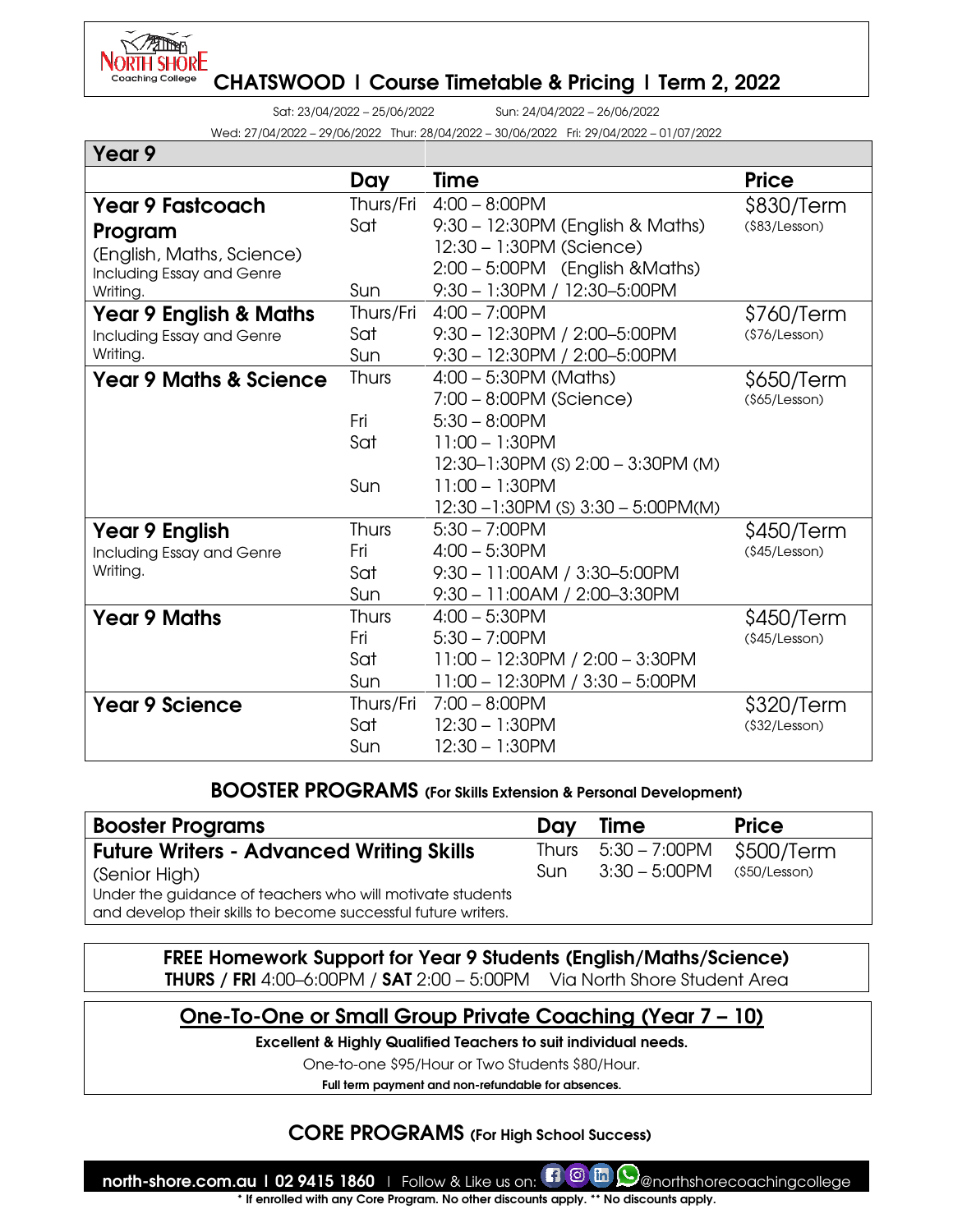

Sat: 23/04/2022 – 25/06/2022 Sun: 24/04/2022 – 26/06/2022

Wed: 27/04/2022 – 29/06/2022 Thur: 28/04/2022 – 30/06/2022 Fri: 29/04/2022 – 01/07/2022

| Year 10                                                                                               |                                          |                                                                                                                                                                                             |                              |
|-------------------------------------------------------------------------------------------------------|------------------------------------------|---------------------------------------------------------------------------------------------------------------------------------------------------------------------------------------------|------------------------------|
|                                                                                                       | Day                                      | <b>Time</b>                                                                                                                                                                                 | <b>Price</b>                 |
| <b>Year 10 Fastcoach</b><br>Program<br>(English, Maths, Science)<br>Including Essay and Genre Writing | Thurs/Fri<br>Sat<br><b>Sun</b>           | $4:00 - 8:00$ PM<br>$9:30 - 1:30$ PM / $12:30 - 5:00$ PM<br>$9:30 - 1:30$ PM / $12:30 - 5:00$ PM                                                                                            | \$830/Term<br>(§83/Lesson)   |
| Year 10 English &Maths<br>Including Essay and Genre Writing                                           | Thurs/Fri<br>Sat<br><b>Sun</b>           | $4:00 - 7:00$ PM<br>$9:30 - 12:30PM / 2:00 - 5:00PM$<br>$9:30 - 12:30PM / 2:00 - 5:00PM$                                                                                                    | \$760/Term<br>(\$76/Lesson)  |
| <b>Year 10 Maths&amp; Science</b>                                                                     | <b>Thurs</b><br>Fri<br>Sat<br>Sun        | 4:00 - 5:30PM (M) / 7:00 - 8:00PM (S)<br>$5:30 - 8:00$ PM<br>$11:00 - 1:30$ PM<br>$12:30 - 1:30$ PM (S) / $3:30 - 5:00$ PM(M)<br>$11:00 - 1:30$ PM<br>12:30 - 1:30PM (S) / 2:00 - 3:30PM(M) | \$650/Term<br>$($65/Lesson)$ |
| Year 10 English<br>Including Essay and Genre Writing                                                  | <b>Thurs</b><br>Fri<br>Sat<br><b>Sun</b> | $5:30 - 7:00$ PM<br>$4:00 - 5:30$ PM<br>$9:30 - 11:00AM / 2:00 - 3:30PM$<br>$9:30 - 11:00AM / 3:30 - 5:00PM$                                                                                | \$450/Term<br>(\$45/Lesson)  |
| <b>Year 10 Maths</b>                                                                                  | <b>Thurs</b><br>Fri<br>Sat<br>Sun        | $4:00 - 5:30$ PM<br>$5:30 - 7:00$ PM<br>$11:00 - 12:30PM / 3:30 - 5:00PM$<br>11:00 - 12:30PM / 2:00 - 3:30PM                                                                                | \$450/Term<br>(§45/Lesson)   |
| <b>Year 10 Science</b>                                                                                | Thurs/Fri<br>Sat<br>Sun                  | $7:00 - 8:00$ PM<br>$12:30 - 1:30$ PM<br>$12:30 - 1:30$ PM                                                                                                                                  | \$320/Term<br>(\$32/Lesson)  |

#### BOOSTER PROGRAMS (For Skills Extension & Personal Development)

| <b>Booster Programs</b>                                                                                                                     | Day | <b>Time</b>            | <b>Price</b>  |
|---------------------------------------------------------------------------------------------------------------------------------------------|-----|------------------------|---------------|
| <b>Future Writers - Advanced Writing Skills</b>                                                                                             |     | Thurs $5:30 - 7:00$ PM | \$500/Term    |
| (Senior High)<br>Under the guidance of teachers who will motivate students<br>and develop their skills to become successful future writers. | Sun | $3:30 - 5:00$ PM       | (\$50/Lesson) |

FREE Homework Support for Year 10 Students (English/Maths/Science) **THURS** / FRI 4:00-6:00PM / SAT  $2:00 - 5:00$ PM Via North Shore Student Area

## One-To-One or Small Group Private Coaching (Year 7 – 10)

Excellent & Highly Qualified Teachers to suit individual needs.

One-to-one \$95/Hour or Two Students \$80/Hour.

Full term payment and non-refundable for absences.

north-shore.com.au | 02 9415 1860 | Follow & Like us on:  $\Box$  @ m Q anorthshorecoachingcollege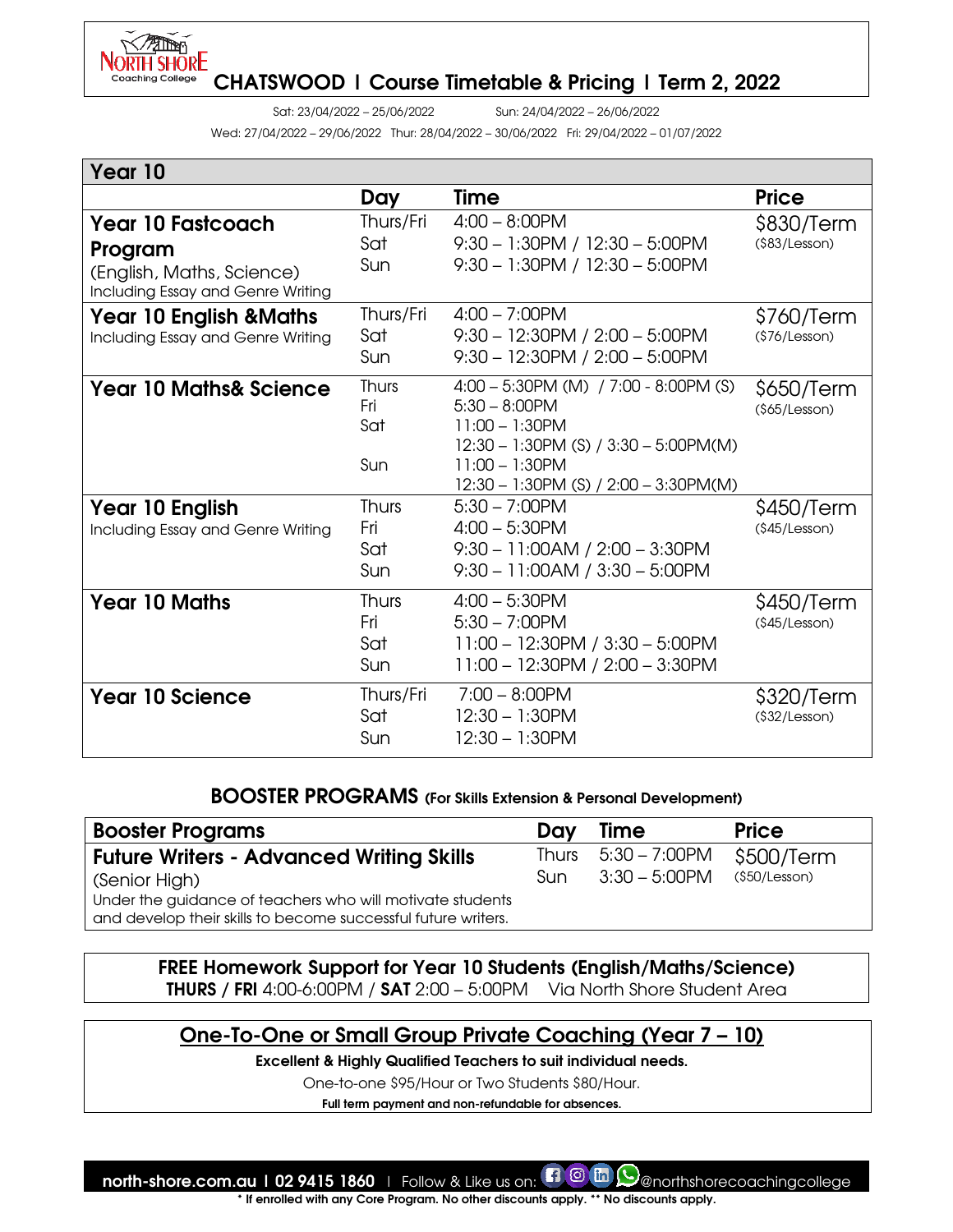

Sat: 23/04/2022 – 25/06/2022 Sun: 24/04/2022 – 26/06/2022

Wed: 27/04/2022 – 29/06/2022 Thur: 28/04/2022 – 30/06/2022 Fri: 29/04/2022 – 01/07/2022

#### SUBJECTS (For Year 11 HSC Success – Preparation for HSC Success)

| Year 11                                        |            |                                  |               |  |  |
|------------------------------------------------|------------|----------------------------------|---------------|--|--|
|                                                | Day        | Time                             | <b>Price</b>  |  |  |
| <b>MATHS</b>                                   |            |                                  |               |  |  |
| <b>Year 11 Maths</b>                           | Sat        | $11:00 - 1:00$ PM                | \$590/Term    |  |  |
| (Standard - 2U)                                | Sun        | $9:00 - 11:00AM$                 | (\$59/Lesson) |  |  |
| <b>Year 11 Maths</b>                           |            | Thurs/Fri 5:00 - 7:00PM          | \$590/Term    |  |  |
| (Advanced - 2U)                                | Sat        | $9:00 - 11:00AM / 1:30 - 3:30PM$ | (§59/Lesson)  |  |  |
|                                                | <b>Sun</b> | $3:30 - 5:30$ PM                 |               |  |  |
| <b>Year 11 Maths</b>                           | Thurs/Fri  | $4:00 - 6:00$ PM                 | \$590/Term    |  |  |
| $(Ext 1 - 3U)$                                 | Sat        | 11:00 - 1:00PM / 3:30 - 5:30PM   | (\$59/Lesson) |  |  |
|                                                | Sun        | $11:00 - 1:00$ PM                |               |  |  |
| <b>ENGLISH - Includes Essay Writing Skills</b> |            |                                  |               |  |  |
| Year 11 English                                | Sat        | $3:30 - 5:00$ PM                 | \$510/Term    |  |  |
| (EAL/D)                                        | Sun        | $2:00 - 3:30$ PM                 | (\$51/Lesson) |  |  |
| Year 11 English                                | Fri        | 5:30 - 7:00PM                    | \$510/Term    |  |  |
| (Standard)                                     | Sat        | $11:00 - 12:30$ PM               | (§51/Lesson)  |  |  |
|                                                | Sun        | 11:00 - 12:30PM                  |               |  |  |
| Year 11 English                                | Fri        | $4:00 - 5:30$ PM                 | \$510/Term    |  |  |
| (Advanced)                                     | Sat        | 9:30 - 11:00AM / 2:00 - 3:30PM   | (\$51/Lesson) |  |  |
|                                                | Sun        | $9:30 - 11:00AM$                 |               |  |  |
| Year 11 English                                | Sun        | $2:00 - 3:30$ PM                 | \$510/Term    |  |  |
| (Extension)                                    |            |                                  | (\$51/Lesson) |  |  |
| <b>OTHER SUBJECTS</b>                          |            |                                  |               |  |  |
| <b>Year 11 Physics</b>                         | Sat        | $3:30 - 5:00$ PM                 | \$510/Term    |  |  |
|                                                | Sun        | $1:00 - 2:30$ PM                 | (§51/Lesson)  |  |  |
| <b>Year 11 Chemistry</b>                       | Sat        | $2:00 - 3:30$ PM                 | \$510/Term    |  |  |
|                                                | Sun        | $11:00 - 12:30$ PM               | (\$51/Lesson) |  |  |

### One-To-One or Small Group Private Coaching (Year 11 & 12)

Excellent & Highly Qualified Teachers to suit individual needs.

One-to-one \$115/Hour or Two Students \$100/Hour.

Full term payment and non-refundable for absences.

north-shore.com.au | 02 9415 1860 | Follow & Like us on:  $\Box$  @ m Q anorthshorecoachingcollege